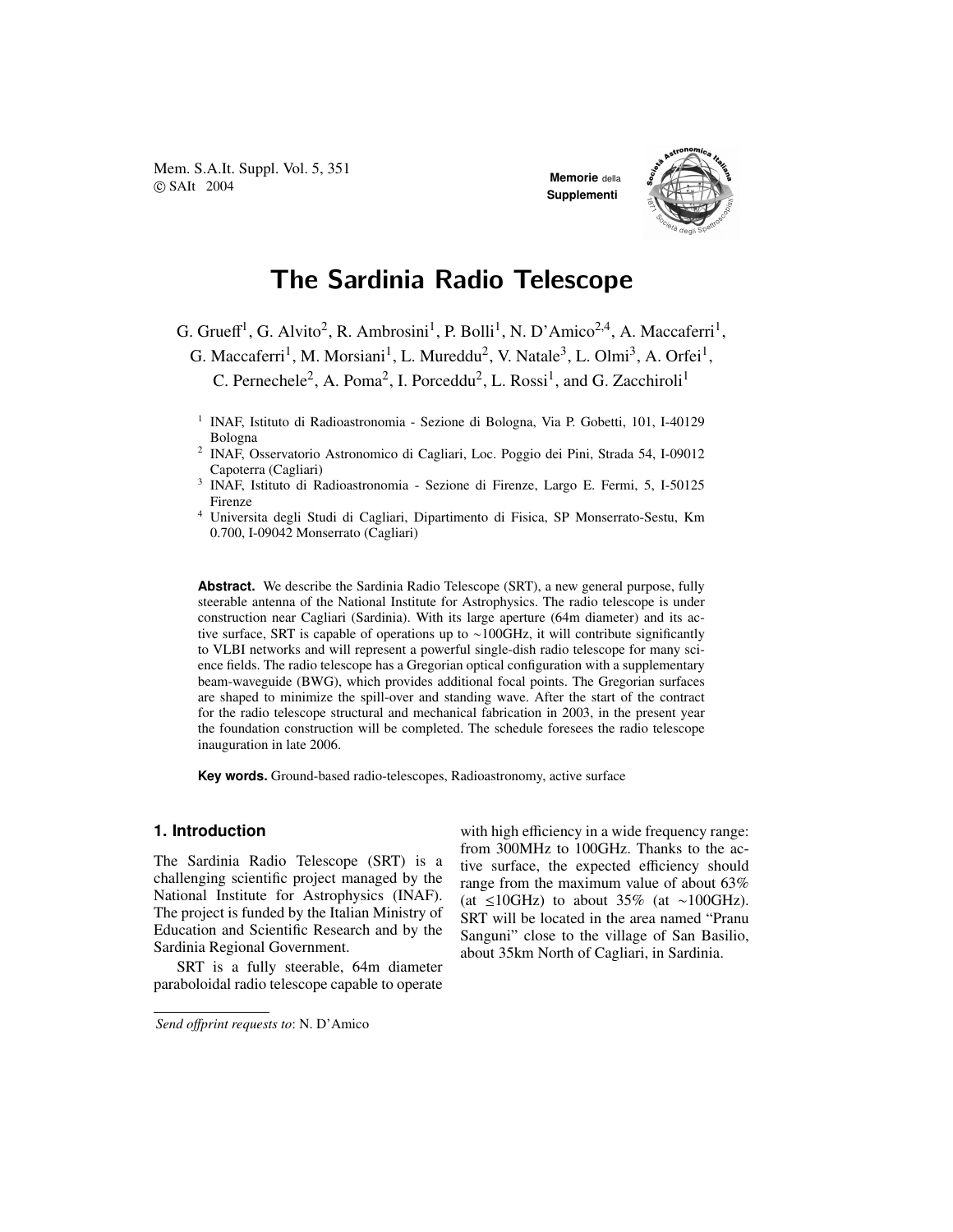

Fig. 1. Schematic view of SRT

Fig. 2. SRT optical design

Table 1. Different focal positions

#### **2. SRT design**

The main antenna geometry is a shaped reflector system pair, based on the classical Gregorian configuration. A schematic view and the optical configuration are reported in Fig. 1 and Fig. 2.

Shaped primary and secondary reflector surfaces minimize the spill-over (consequently the antenna temperature) and the standing wave between secondary mirror and feeds, improving the spectroscopic performances. However the shaping adopted retains, only partially, a very desirable feature of unshaped surfaces, namely a large field of view. The primary mirror will be composed with panels supported by electro-mechanical actuators computer controlled giving the opportunity to use SRT at very high frequency.

The Gregorian configuration allows direct access to the prime focus without removing the secondary mirror; the radio telescope can switch easily receivers between the two focal positions. A rotator drum switches rapidly and automatically eight receivers at the Gregorian focus.

Additional mirrors after the Gregorian focus give the possibility to use more focal points with magnified and demagnified F/D ratio. A total of about 16 receivers may be available simultaneously on the antenna, giving the opportunity to change the operating frequency in a fast, remote and automatic way; the range of the frequencies at different focal positions are reported in Table 1.

| Focus                      | $F_{min}$ | max            | F/D  |
|----------------------------|-----------|----------------|------|
| $F_{1}$                    | 300MHz    | 20GHz          | 0.33 |
| $F_{2}$                    | 7.5GHz    | $\sim 100$ GHz | 2.35 |
| $\mathit{F}_2$             | $1.4$ GHz | 35GHz          | 1.37 |
| $F_{\scriptscriptstyle A}$ | $1.4$ GHz | 35GHz          | 2.81 |

Prime focus receivers may reach a maximum frequency of about 20GHz, when the active surface system changes the profile of the primary mirror from shaped to parabolic geometry. Multi-feed systems can be allocated both in the primary and in the Gregorian foci. The surface accuracy of the BWG mirrors is such that a maximum frequency of 35GHz is allowed. Moreover, the F/D ratios for focal position  $F_1$  and  $F_4$  are similar to the primary and Cassegrain F/D ratios of the other two antennas operated by the INAF: Medicina and Noto; this gives us the possibility to exchange feeds and receivers between the radio telescopes.

Without controlling the surface, the radio telescope structure allows by itself operations up to about 20GHz with moderate loss of efficiency and small pointing errors. The active surface will extend the use of the instrument up to nominally 100GHz. This capability requires also a metrology system, described in Section [5,](#page-5-0) for an accurate antenna pointing.

SRT has many potentialities in different areas: radio astronomy, geodesy and space science, either as a single instrument or as part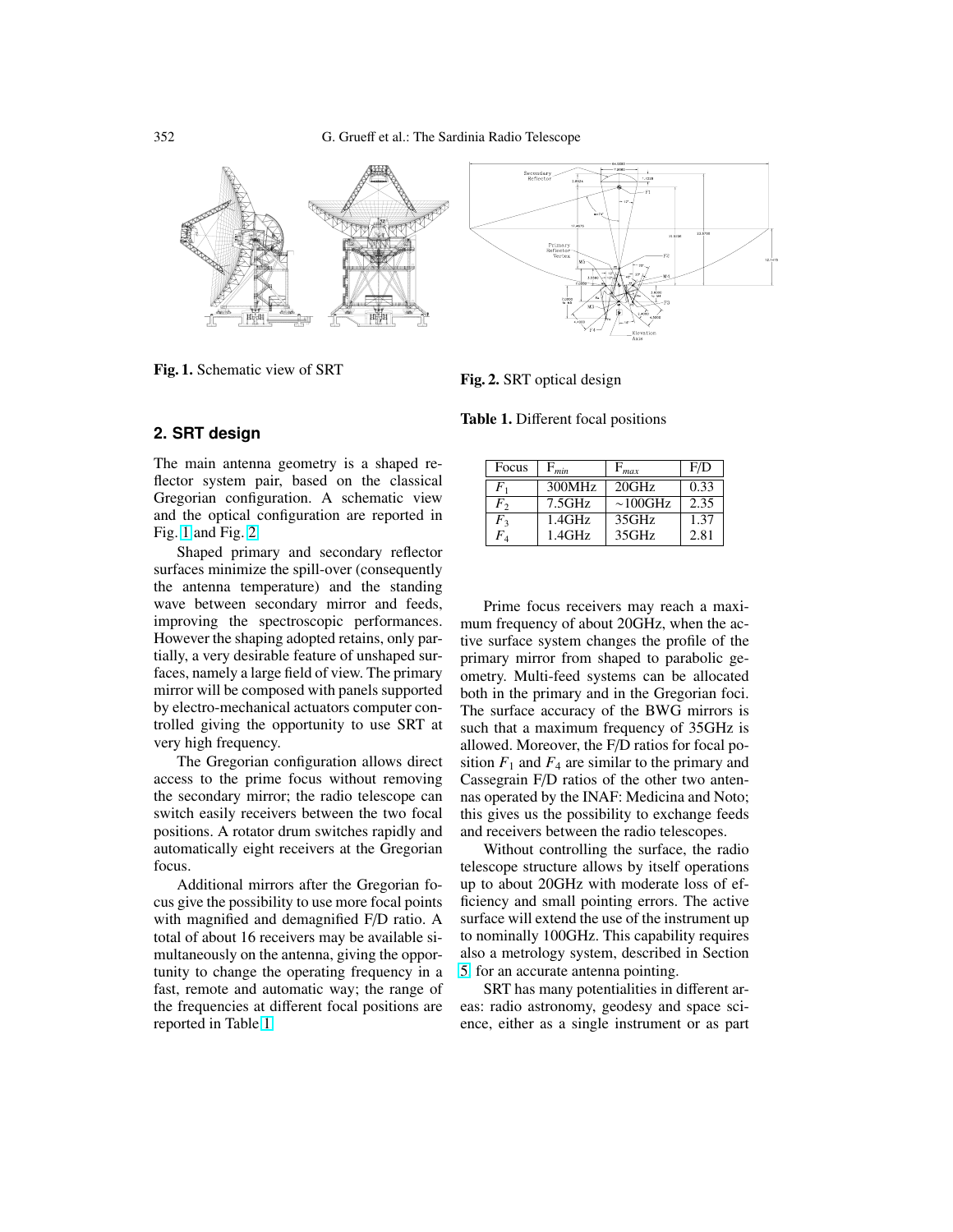of VLBI networks. Depending on receivers and back-end systems, SRT may span from the observation of weak sources such as pulsars or extragalactic masers to systematic surveys of galactic distributed objects both in line (molecular clouds and star forming regions) and continuum (foreground structures for Cosmic Microwave Background studies). VLBI networks will exploit the large collecting area to increase the overall sensitivity up to the millimetric ranges. When added to the existing radio telescopes in Medicina, Noto and Matera, SRT will complete a mini VLBI network whose resolution is between MERLIN and EVN.

#### **3. Mechanical structure**

The antenna design is based on the classical wheel-and-track configuration. The reflector consists of a backstructure which supports, through actuators, the surface composed by rings of reflecting panels. A quadrupod connected to the backstructure supports the subreflector, and the prime focus positioner and instrumentation.

The antenna is steerable about azimuth and elevation axes. The azimuth drive consists of eight torque-biased driven wheels, with the gearbox reducer spline-mounted onto the wheel shaft for maximum stiffness. The rotation about the two axes is controlled by a servo control system, and the positions are measured by 27-bit encoders. The range of motion is from  $5^\circ$  to  $90^\circ$  in elevation and  $540^\circ$  in azimuth. The servo control system consists of eight for azimuth and four for elevation identical brushless servo motors, with drivers and a position-control computer. During tracking a torque bias is applied to overcome gearbox backlash and to improve the antenna pointing accuracy.

The primary reflector surface consists of 1008 individual aluminium panels which are divided into 14 rows of principal panel types. These panels, having an area between  $2.4m<sup>2</sup>$ and  $5.3\text{m}^2$ , are formed using aluminium sheets glued with a layer of epoxy resin at two longitudinal and several transversal slotted aluminium Z shape stiffeners. The basic backstructure is composed by 96 radial trusses and 14 circumferential trussed hoops supported on a large center hub ring. The transfer of dish load through to the elevation bearing is accomplished by a cone-pyramid member system. The ring truss is attached at eight points to a "cone" of heavy members. The apex of this cone is coincident with a pyramid of members formed by the elevation-gear rack structure and connections to the elevation bearings. At the zenith positions, loads are transferred through this apex. The near uniform loading condition on the reflector maintains symmetry (homology) in surface deflections.

The subreflector surface consists of 49 individual aluminium panels, 48 of these are divided into 3 rows of principal panel types and one is the central panel. The panels have an average area of about  $1m^2$  and are formed using a shaped aluminium skin that is glued at two longitudinal and several transversal slotted aluminium Z shape stiffeners. The central panel is an aluminium cast design. The subreflector backstructure consists of 12 radial trusses and 3 circumferential trusses hoops supported on a center hub ring. Three of these trusses are directly connected to a triangular steel frame which has the function of a transitional structure to the six subreflector actuators. These actuators define the subreflector position, and provide for five degrees of freedom subreflector motion. These actuators are a jackscrew assembly. The drive rotation is converted to a linear motion using a backlash-free ball screw mechanism and a low backlash worm gear. The actuator drive consists of a brushless servo motor with driver. The position of the actuator is measured by incremental linear encoder.

A rotating turret (Gregorian positioner assembly) is eccentrically mounted in the focal plane of the antenna dish, and houses eight separate feed horns and associated cryogenic receiving system for operating over a range of radio frequencies from 7.5GHz to 100GHz. A drive system can rotate the turret so that any of the feed horns can be positioned in the focal plane. The system consists of a large roller bearing with internal gear and two multistage planetary gearboxes and pinions. The rotation about the axis is controlled by a servo con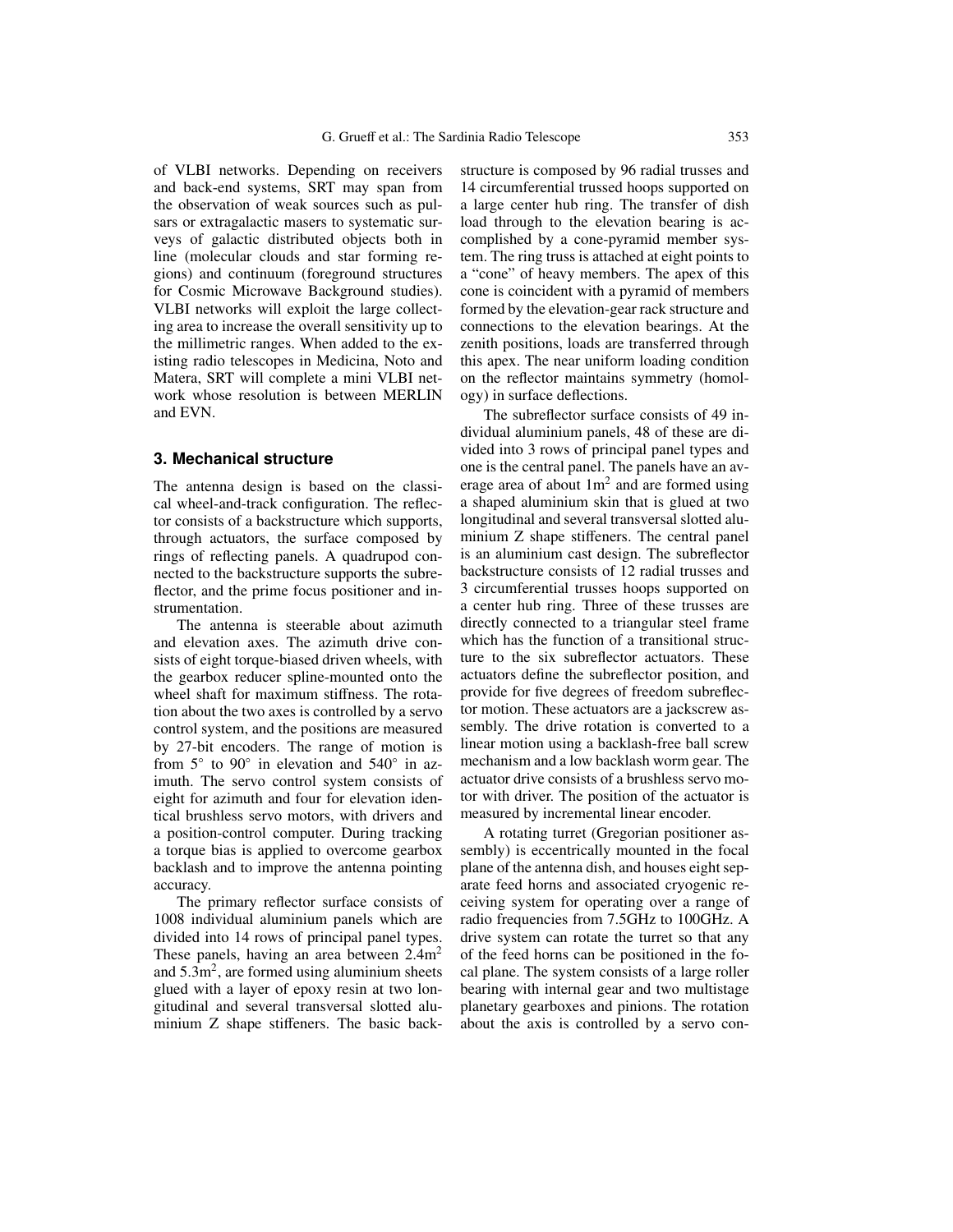trol system, and the positions are measured by magnetic band position transducer. The range of motion is  $\pm 173^\circ$  with respect to the central position. The servo control system consists of two brushless servo motors with drivers and a position-control computer. During the rotation a torque bias is applied to overcome gearbox backlash and to improve the positioning accuracy.

A mechanism selecting among different receivers exists also in the prime focus; several boxes, depending on their dimensions, can be allocated on the side of the secondary mirror backstructure. An arm controlled by two servo motors allows, in less than four minutes, to place the required box on the prime focus. In Fig. 3 the pictures show different positions of the arm.



Fig. 3. Prime focus positioner

## **4. Optics**

Much attention has been dedicated to select the proper shaping of the Gregorian mirrors. Usually, the shaping design provides an uniform amplitude aperture field yielding an optimum gain [\(Rusch & Potter](#page-5-0) [\(1970\)](#page-5-0)). In SRT mirrors design, the shaping minimizes the spill-over and the standing wave, and allows a larger focal plane than fully shaped reflectors. The energy shifts away from the blocked center region of the primary mirror, enhancing the antenna temperature efficiency and reducing the standing wave of the secondary reflector. An other benefit of this shaping design is the added taper at the main reflector edge, reducing both noise contribution and sidelobe levels.

A critical parameter of radio telescopes, especially when the mirrors are shaped, is the field of view of the antenna. A small field of view limits the opportunity to use array of receivers in the focal plane. The performance of the antenna for off-axis scanning was intensively analyzed with respect to the classical Gregorian antenna. Electromagnetic analysis shows that feed-arrays of 5 x 5 elements may be accommodated in the Gregorian focus with a loss of 0.5dB for the extreme off-axis feed.

The surface parameter of the best-fit paraboloid of the main mirror is 21.057m focal length, while the best-fit ellipsoid of the secondary mirror has a vertex-distance of 23.172m and a foci-distance of 17.467m. The primary reflector intercept half angle at primary focus is 74.5◦ and the secondary reflector intercept half angle at Gregorian focus is 12◦ . The magnification of the Gregorian antenna is 7.15.

Two different beam-waveguide layouts are designed: BWG layout I (focus called  $F_3$ ) and BWG layout II  $(F_4)$ . The two layouts use three mirrors:  $M_3$  as shared mirror and two different mirrors  $M_4$  for the first layout and  $M_5$  for the second one. The re-imaging optics for BWG layout I was designed for maximum focal ratio reduction, from 2.35, at the Gregorian focus, to 1.37 at focus  $F_3$ ; whereas for BWG layout II it was designed such that the output focal point  $F_4$  lies beneath the elevation axis of the antenna. All the mirrors are sections of ellipsoids of revolution and present quite large aperture: 3.921 x 3.702m for *M*3, 3.103 x 2.929m and 2.994 x 2.823m for *M*<sup>4</sup> and *M*5, respectively.

The main constraint of the reflectors is to obtain surfaces of each mirror within the design surface with RMS random surface error less than 0.3mm. The central 6cm diameter area of each mirror (i.e., around the chief-ray intersection with the surface) must be optically polished to allow the use of a laser during the alignment of the mirrors. As Fig. [4](#page-4-0) shows, mirrors  $M_4$  (the right one) and  $M_5$  (the left one) must be mounted on the ceiling of the receiver cabin; while the support structure of mirror *M*<sup>3</sup> (on the bottom of the picture) allows it to point one of the BWG layouts.

Other two different beam-waveguide layouts could be added to the actual configuration;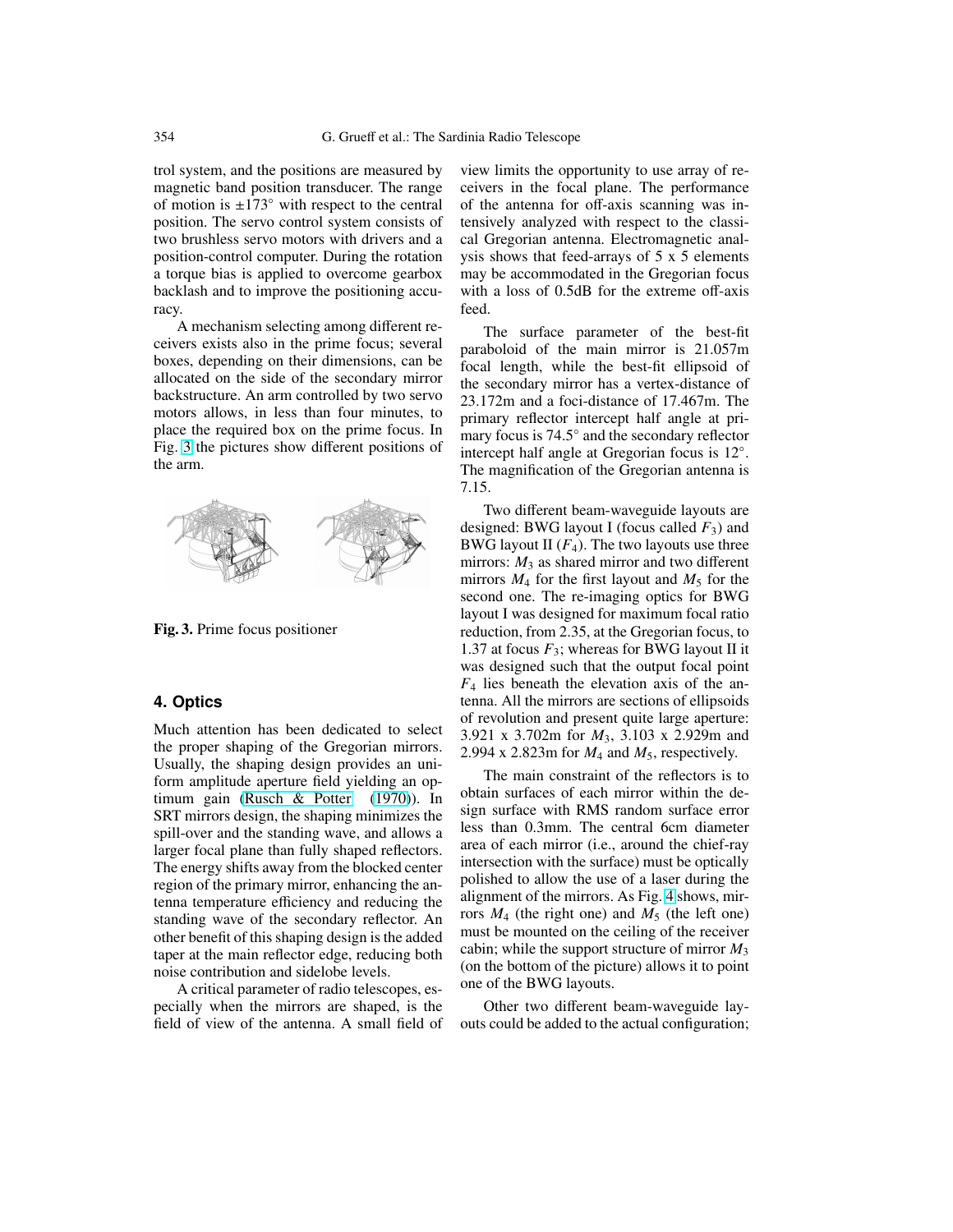<span id="page-4-0"></span>they will use two other mirrors with an opportune rotation of  $M_3$ .



Fig. 4. BWG mirrors

## **5. Active Surface**

In order to allow operations at high frequencies, the radio telescope will be equipped with an active surface; this concept aims to correct the gravitational effects of the antenna backstructure by moving the panels forming the primary mirror. The deformations of the surface reduce the antenna gain at the elevations other than elevation where the panels alignment is done; obviously, this effect is worst as the frequency increases.

In 2001 an active control of the primary reflector surface has been installed on the Noto 32m antenna as a prototype of the future SRT antenna. The experience on the prototype together with the results from the Finite Element analysis of the mechanical structure give an evaluation of the total surface accuracy (including panels, structure, subreflector and actuators as error source) of about  $190 \mu m$  with active surface to operate up to 100GHz and about  $650\mu m$  without active surface to work at frequencies lower than 22GHz. The active surface consists of 1116 actuators with a long stroke  $(\pm 15$ mm) allowing to convert the primary surface from the shaped profile to the true paraboloid.

### **6. Metrology**

To guarantee a good efficiency up to 100GHz, the antenna requires a state-of-art metrology to control relative and absolute position of surface and structure. The metrology will deal with the measurement of the reflector, the alignment of the subreflector and structure deformations. The target values for reflector surface control accuracy is of 0.19mm (total RMS) and the pointing precision needs an accuracy of the order of 1arcsec. In order to get these goals the experience developed in other millimeter radio telescopes, like GBT (Green Bank Telescopy, USA), LMT (Large Millimiter Telescope, MEX), and IRAM (Institut de Radio Astronomie Millimetrique, E), has been also considered. `

The causes of errors are divided in two main classes: repeatable errors (mechanical errors during initial alignment and gravity deformations) and, more critical, non-repeatable errors (thermal gradient and wind effects).

At this stage the metrology system is foreseen to be composed by four sub-systems. Concerning the subreflector alignment, the subsystem shall consist of a stationary laser head and a 5-D sensor able to measure five over six subreflector's degrees of freedom; the sixth degree of freedom (namely rotation around optical axis) is considered not relevant. The shift along the optical axis will be controlled by a laser ranging system, while the other 4 degrees (two shifts and two tilts) are monitored by using two Position System Devices (PSDs). The PSDs will be placed on the subreflector structure, while the laser diode will take place as close as possible to the intersection between optical axis and the main reflector. The shift accuracy and resolution (three axis) would be of the order of  $\pm 45\mu$ m and less than 10 $\mu$ m respectively. The two tilts would have  $\pm 1.3$  arcsec and ±0.5arcsec in, respectively, accuracy and resolution. Figure [5](#page-5-0) shows the approximate lo